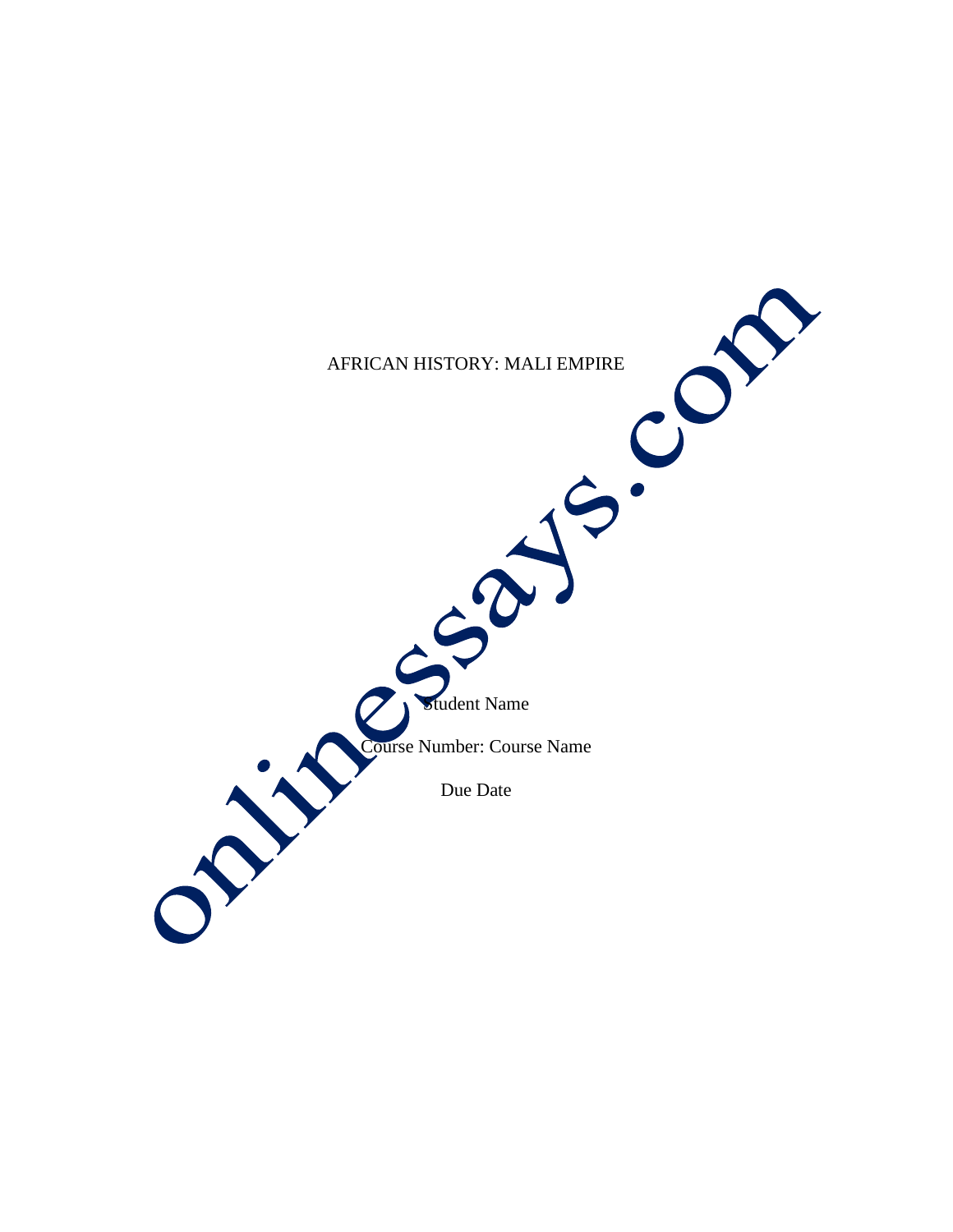During the early 13<sup>th</sup> Century, the Mali Empire came into existence. Sundiata Keita's victory against the great King Sumanguru at the Kirina battle led to the rise of the Mali Empire at the expense of King Sumanguru's Ghana Empire. Afterward, the Mali Empire grew to become the wealthiest empire in Africa. This paper explores the great achievements and the factors that, at the end, which led to the fall of the Mali Empire.

## **Great Achievements**

At its peak, the Mali Empire accomplished important things that have made African history scholars consider among the wealthiest empires at the time. The achievements are threefold. These are religion, cultural heritage and wealth creation through trade. A notable accomplishment came during Emperor Musa I's reign. In blunt terms, the Malian ruler introduced Islam into Mali.<sup>1</sup> The success of Islam in the Mali Empire, during the mid  $14<sup>th</sup>$ century, was evident when Emperor Musa **I led a procession** of several hundreds of followers to Mecca while carrying gold.<sup>2</sup> At the same time, Timbuktu became a religious hub for Islam scholars, not only in Africa but the Middle-East and beyond.

Concerning cultural heritage and trade, the Mali Empire established a regional capital for business, Timbuktu. Here, traders exchanged salt, gold, and other commodities. Trading activities fostered the creation of wealth which, consequently, led to the expansion of African empire <sup>3</sup> The focal point of all trading activities was Songhai. The kingdom also instilled a culture of discipline among all members of the empire. This achievement was attained through

 $\overline{\phantom{a}}$ 

<sup>&</sup>lt;sup>1</sup> Agyepong, Stephen, "A Glorious Age in Africa: Ghana, Mali, and Songhay, The Story of Three Great Empires by Daniel Chu, Elliott Skinner (review)," *Africa Today* 60, no. 1 (2013): 133.

<sup>2</sup> Ibid., 134.

<sup>3</sup> Kevin Shillington, *History of Africa* (New York: St. Martin's Press, 1995), 122.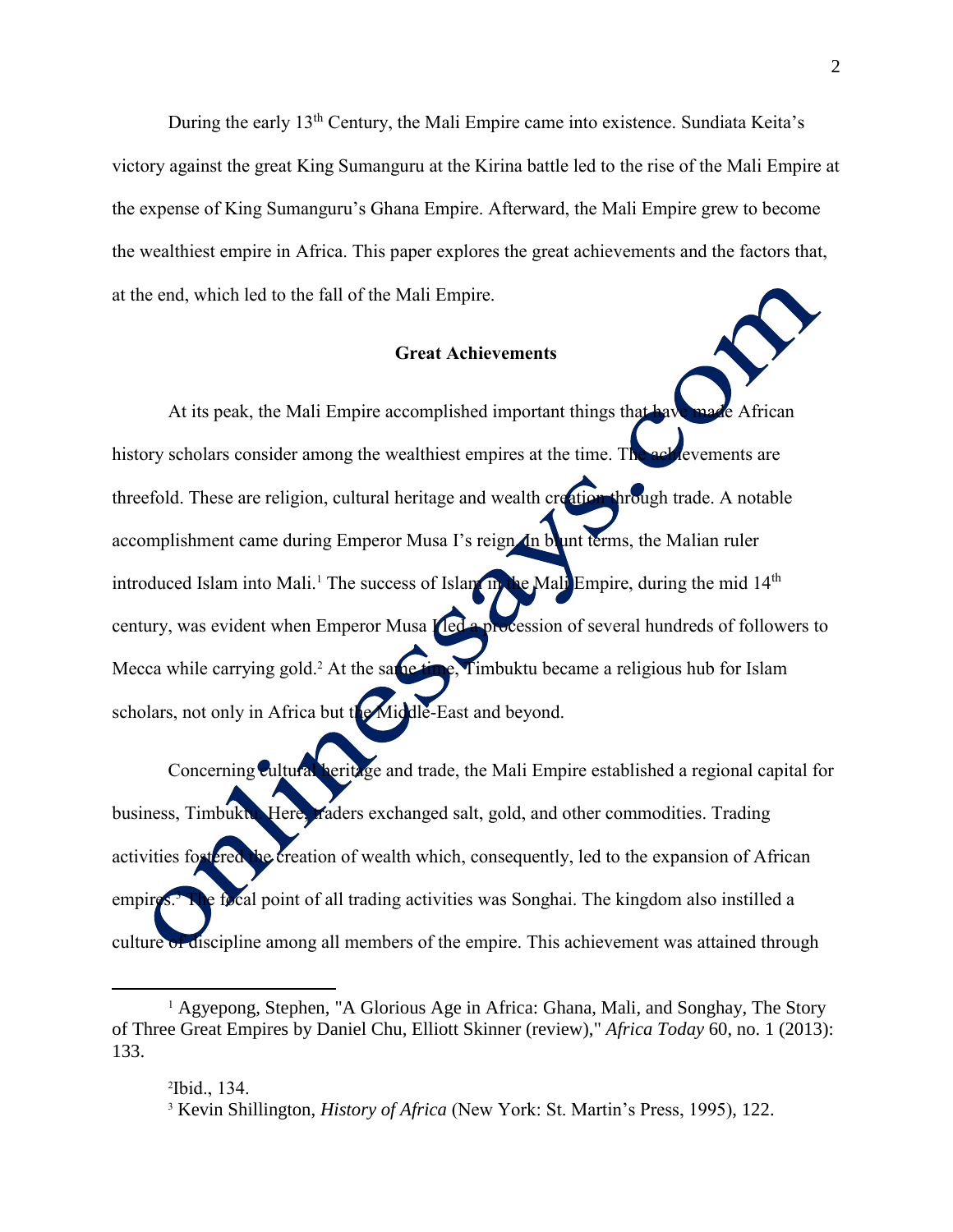the promoting education following the building of the University of Sankore at the kingdom's headquarters.

## **The Fall of the Empire**

The fall of the empire started at the time when Songhai, a powerful epicenter of trade, founded its independence and used in its influences to rise to power at the expense of the g Mali. Later, during the  $16<sup>th</sup>$  century, the riches of Songhai attracted Moroccan invaders who invaded the empire. Drame and Mohammad mentions that the capture of Timbuktu acted as the empire's final death knell.<sup>4</sup> In Africa, the capture of the main cities was a sign of victory for the conquerors.<sup>5</sup> Prior to the independence of Songhai, the sons of Mansa Musa mismanaged the affairs of the empire grossly. For this reason, the leadership began crumbling after smaller states that were loyal to the emperors broke off. These were those states that Emperor Keita had conquered when the empire first asserted its rule in medieval West Africa. Therefore, the inhouse political juggles of Emperor Mansa Musa's sons influenced the fall of the kingdom significantly. In essence, the mismanagement of vital activities of the territory, political juggles, and the independence of the Mali kingdom are notable factors that ultimately led to the decline of Emperor Sundiata's Mali Empire. The fall of this empire was not inevitable. The leaders, who ruled during the decline period, should have used the lessons about the conquest of Mali to foresee that the rise of Songhai could threaten the dominance of the Empire in its entirety.

 $\overline{a}$ 

<sup>4</sup> Drame, Chaibou Fodie Makan, and Mohammad Redzuan Othman, "THE VICISSITUDES OF MALI'S EMPIRE," *Jurnal Sejarah* 21, no. 2 (2015): 3.

<sup>5</sup> John Iliffe, *Africans: The History of a Continent* (Cambridge: Cambridge University Press, 2007), 105.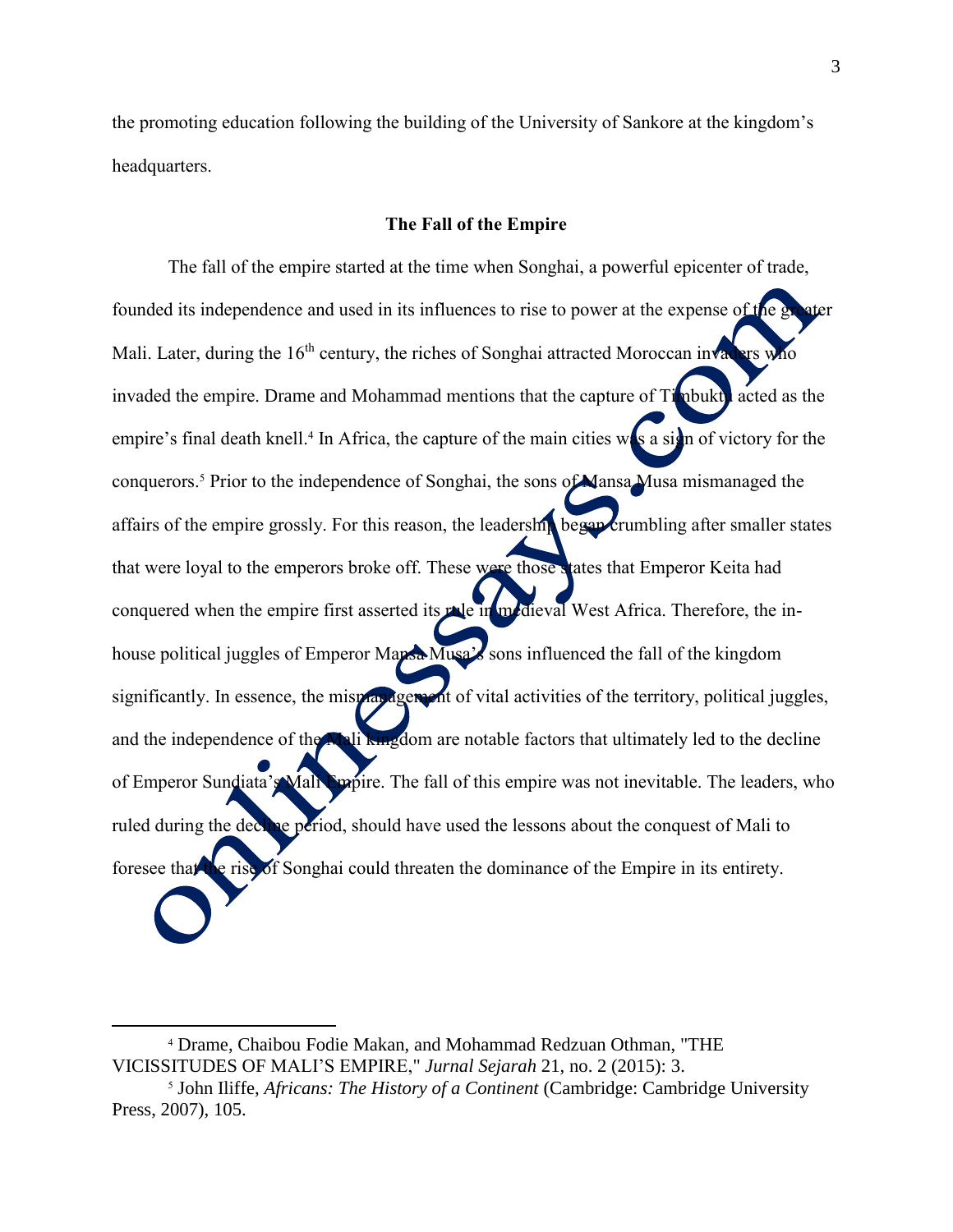## **Conclusion**

The Mali Empire has a unique place in African history. The empire is among the greatest kingdoms that existed in Africa. The rise to prominence, wealth, and power are attributable to the charisma of gifted leaders such as Sundiata Keita and Mansa Musa who embarked on powerful strategies of shaping the empire's economy. The fall of the Mali Empire was seemingly inevitable just as it was for the Kingdom of Ghana.

**Prince SSO**